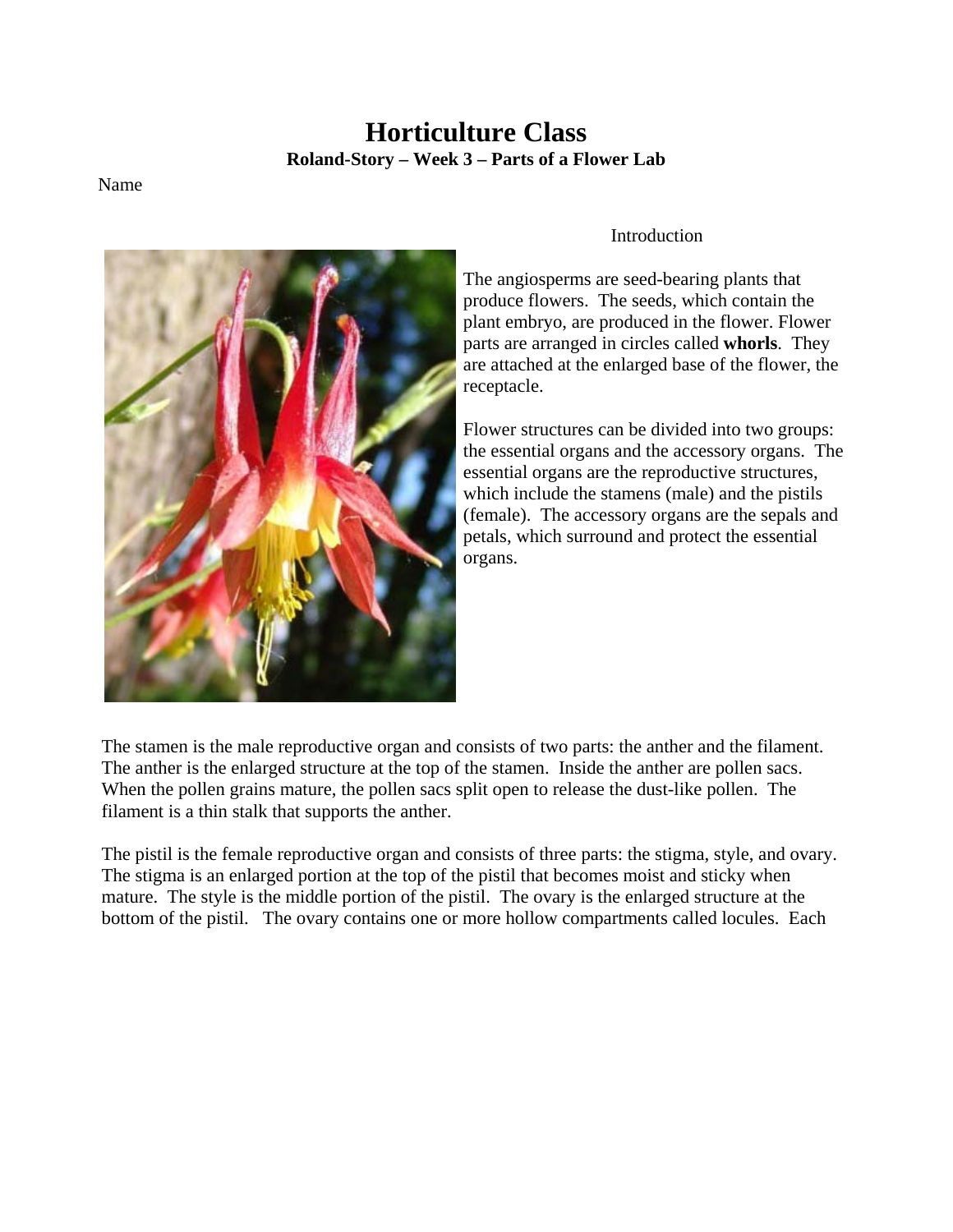

Pollination occurs when pollen grains land on the sticky surface of the stigma and are trapped there. Fertilization occurs when the sperm nuclei join the egg nuclei.

## **Lab Objective:**

1. To study the structure of a typical flower.

2. To study the male and female reproductive organs needed for sexual reproduction in flowering plants.

## **Procedure**

1. Obtain a single flower and observe its parts carefully. Flower parts are arranged in a circular pattern. Each circle is called a **whorl**. The whorls are attached at the enlarged receptacle located at the base of the flower.

Please read this overview before you begin your flower dissection:

 As you examine your flower, you will be carefully removing parts beginning with the outer whorl and working your way in towards the pistil. You will arrange each whorl in a circle on cardboard, beginning with the sepals as the largest outermost circle.

2. The sepals form the outermost whorl of the flower. The sepals are leaf-like structures that are usually green in color. Sometimes, the sepals are the same color as the petals, or appear to be another set of petals of a different color. The function of the sepals is to protect the inner part of the flower before it blossoms. Gently remove the sepals, and lay them into position onto the cardboard.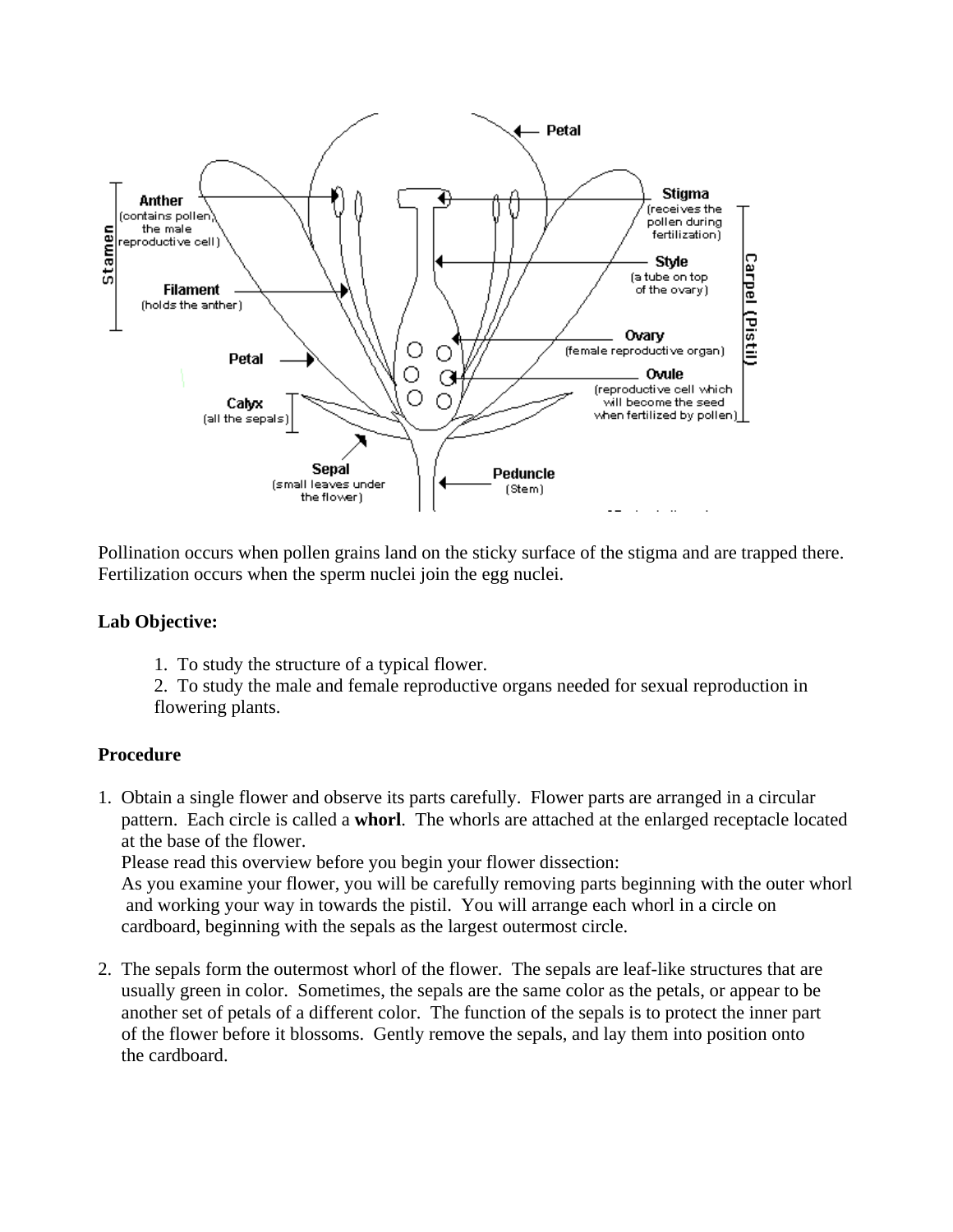- a) How many sepals does your flower have?
- b) Describe the appearance of the sepals (color, markings, etc.).
- 3. The petals are found directly under the sepals. The color and odor of the petals help to attract birds and insects to the flower for pollination. Gently remove the petals, position onto the cardboard, and label them.
	- a) How many petals does your flower have?
	- b) Describe the appearance of the petals (color, markings, etc.).
- 4. The stalk-like structures inside the petals are the stamen. Depending on the species, the stamens may be attached to the receptacle, to the petals, or to the pistil. The enlarged portion at the top of the stamen is the anther. Inside the anther are pollen sacs, which produce pollen grains. When the pollen grains mature, the pollen sacs split open, releasing the dust like pollen grains. The filament is the thin structure that supports the anther. Gently remove the stamens, lay them onto the cardboard.
	- a) How many stamens does your flower have?
	- b) To which structure(s) were the filaments attached?
	- c) Have the pollen sacs opened? How can you tell?
	- d) If pollen grains are visible, describe their appearance.

5. The central structure of the flower is the female reproductive organ, the pistil. The top of the pistil is the stigma. The style is the middle portion of the pistil. It supports the sigma. Some flowers lack a style. The ovary is the enlarged structure at the bottom of the pistil. Carefully remove the pistil by cutting it from the stem just under the ovary.

- a) What color is the pistil?
- b) Describe the appearance of the stigma. Is the stigma mature? How can you tell?